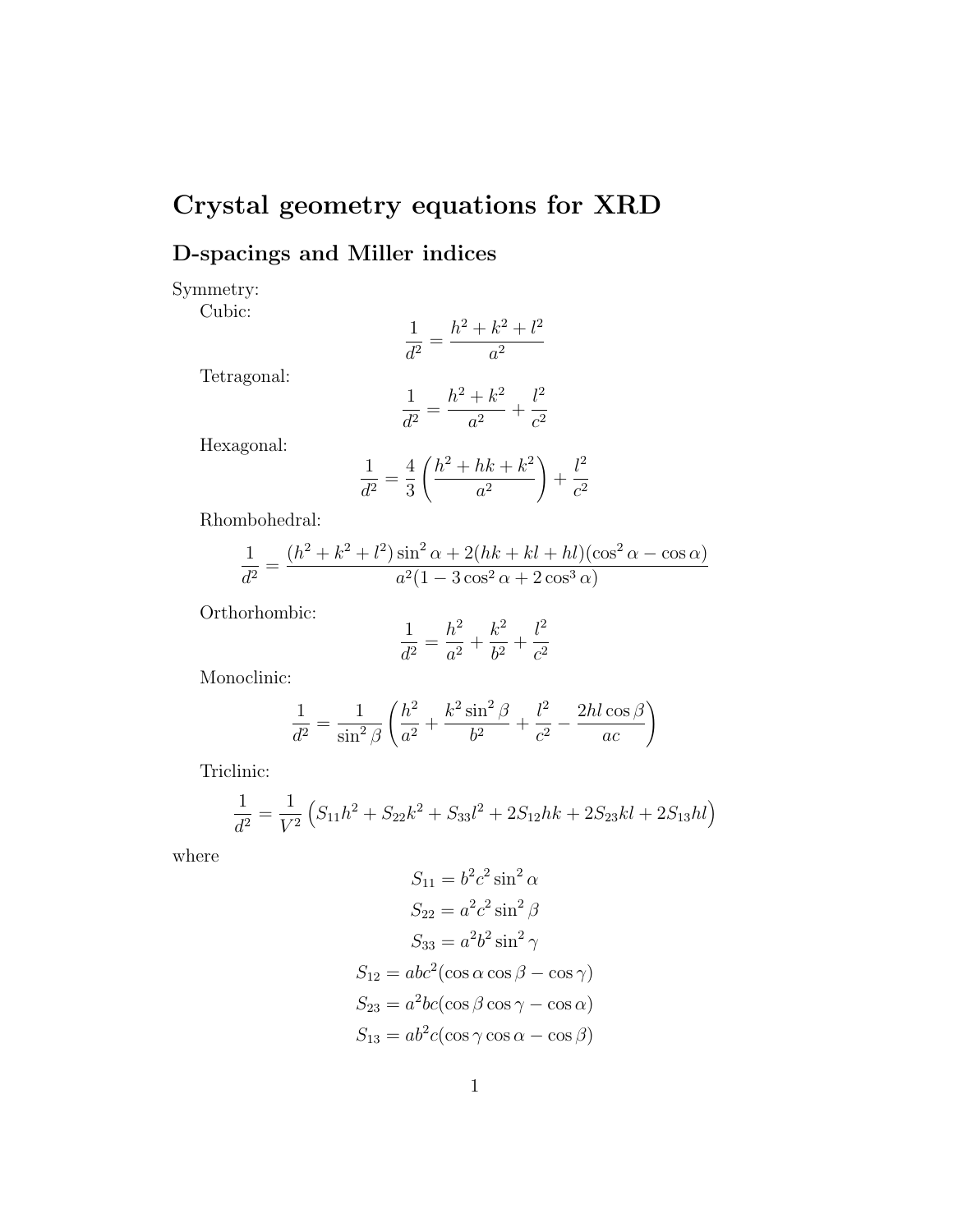## Unit cell volume

Symmetry:

Cubic:

 $V = a^3$ 

Tetragonal:

$$
V = a^2c
$$

Hexagonal:

$$
V = \frac{\sqrt{3}a^2c}{2}
$$

Rhombohedral:

$$
V = a^3 \sqrt{1 - 3\cos^2\alpha + 2\cos^3\alpha}
$$

Orthorhombic:

 $V = abc$ 

Monoclinic:

 $V = abc \sin \beta$ 

Triclinic:

$$
V = abc\sqrt{1-\cos^2\alpha-\cos^2\beta-\cos^2\gamma+2\cos\alpha\cos\beta\cos\gamma}
$$

Angle  $\phi$  between planes  $(h_1k_1l_1)$  and  $(h_2k_2l_2)$ 

Symmetry:

Cubic:

$$
\cos \phi = \frac{h_1 h_2 + k_1 k_2 + l_1 l_2}{\sqrt{(h_1^2 + k_1^2 + l_1^2)(h_2^2 + k_2^2 + l_2^2)}}
$$

Tetragonal:

$$
\cos \phi = \frac{\frac{h_1 h_2 + k_1 k_2}{a^2} + \frac{l_1 l_2}{c^2}}{\sqrt{\left(\frac{h_1^2 + k_1^2}{a^2} + \frac{l_1^2}{c^2}\right) \left(\frac{h_2^2 + k_2^2}{a^2} + \frac{l_2^2}{c^2}\right)}}
$$

Hexagonal:

$$
\cos \phi = \frac{h_1 h_2 + k_1 k_2 + \frac{1}{2} (h_1 k_2 + h_2 k_1) + \frac{3a^2}{4c^2} l_1 l_2}{\sqrt{\left(h_1^2 + k_1^2 + h_1 k_1 + \frac{3a^2}{4c^2} l_1^2\right) \left(h_2^2 + k_2^2 + h_2 k_2 + \frac{3a^2}{4c^2} l_2^2\right)}}
$$